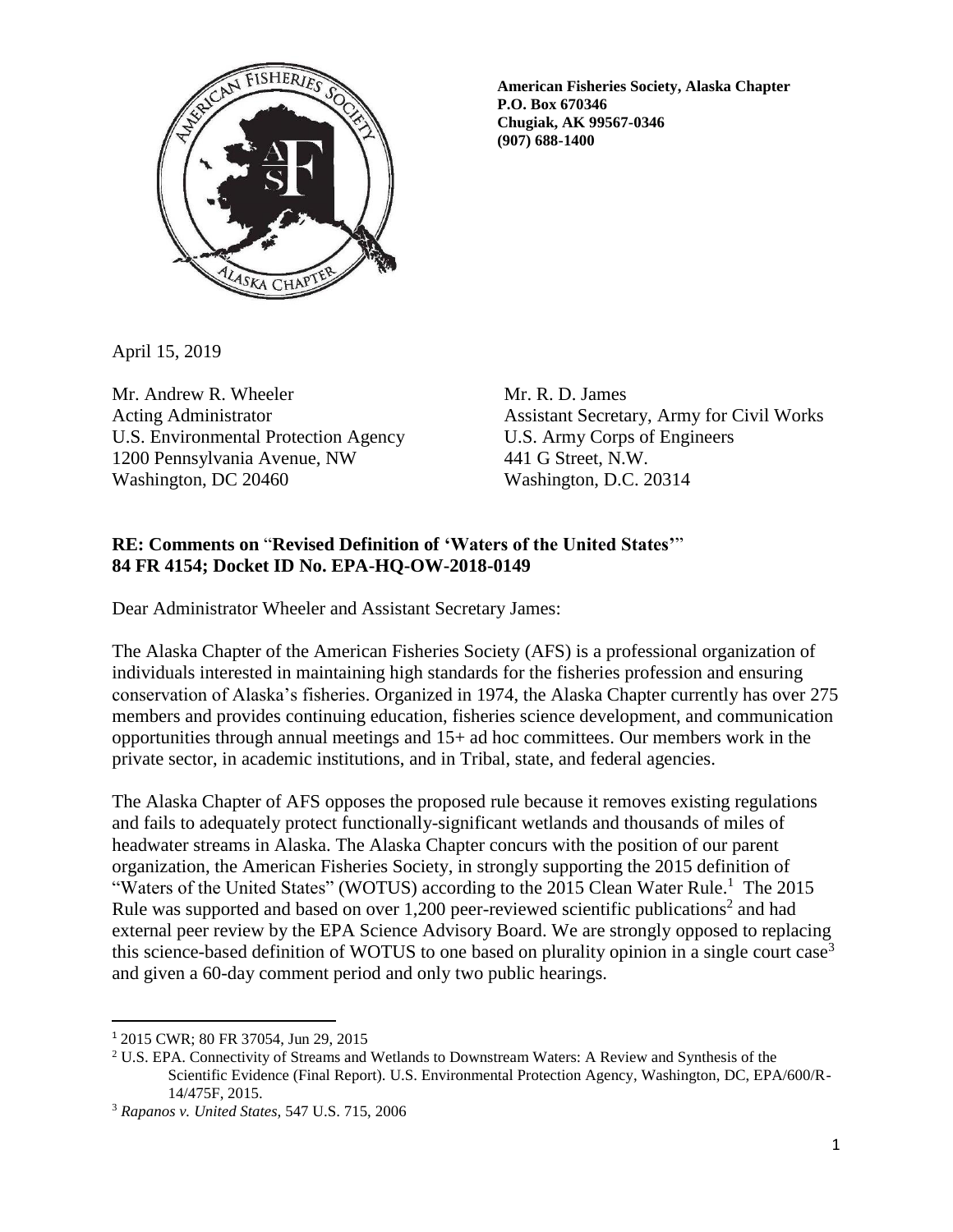We strongly disagree with the interpretation that Waters of the United States should be restricted to only those geographic features "described in ordinary parlance" as streams, oceans, rivers, lakes, and wetlands only if they have a continuous visible surface connection to such bodies of water. The proposed definition ignores the biological, chemical, and physical connectivity of waters, and thus places at risk the bulk of downstream waters which receive pollutants, as well as nutrients, oxygen, minerals, sediments, fish and other aquatic life from the headwater streams and wetlands that feed them. Headwater streams and wetlands are integral components of watersheds that are critical for biodiversity, fisheries, ecosystem functions, natural resourcebased economies, and human society and culture.<sup>4</sup> The proposed redefinition of WOTUS directly contradicts the objective of the Clean Water Act, "*to restore and maintain the chemical, physical, and biological integrity of the Nation's waters*".<sup>5</sup>

In Alaska, the risks of eliminating networks of headwaters, tributary streams, and wetlands are real, tangible, and economic, and include public health, recreational and commercial fisheries, and wildlife habitat. In a state where fisheries are a valuable sector of our local economies and key to food security in rural communities, the proposed rule could have severe consequences. Based on the most recent data available, the Alaska Department of Fish and Game estimated that in 2007 sport fishing was responsible for \$1.6 billion in economic output, \$545 million in regional income, and over 15,000 jobs.<sup>6</sup> The economic impact of the Bristol Bay Commercial Salmon Industry alone included an estimated \$1.5 billion in output, \$500 million in income and about 9,800 jobs in 2010.<sup>7</sup> For rural Alaskans, subsistence fishing and hunting provide a large share of their food – annually they harvest about 18,000 tons of wild foods, including salmon and moose.<sup>8</sup>

The Alaska Chapter of AFS is aware of vast areas in Alaska where river drainages and wetlands have yet to be fully characterized, and yet could be potentially eliminated from Clean Water Act protection by the proposed redefinition of WOTUS. These river drainages and wetlands are exactly the habitats which support our prolific fish populations, world-class fisheries, and abundant wildlife populations. Anadromous fish (e.g. salmon) often rear in small tributaries, flood channels, intermittent streams, and beaver ponds. Due to the remote location, small size, or ephemeral nature of these systems, most have not been surveyed and are not included in the State of Alaska's Anadromous Waters Catalog.<sup>9</sup> With the proposed redefinition of WOTUS, these habitats would have no protections at the federal or state level.

 $\overline{\phantom{a}}$ 

<sup>4</sup> Colvin, S. A., Sullivan, S. M. P., Shirey, P. D., Colvin, R. W., Winemiller, K. O., Hughes, R. M., ... & Danehy, R. J. (2019). Headwater Streams and Wetlands are Critical for Sustaining Fish, Fisheries, and Ecosystem Services. Fisheries. 44(2): 73-91.

<sup>5</sup> 33 U.S.C.1251, Sec 101(a)

<sup>6</sup> Alaska Department of Fish and Game, Division of Sport Fish (2008) Economic Impacts and Contributions of Sportfishing in Alaska, Professional Paper No. 08-01, Anchorage. <http://www.adfg.alaska.gov/FedAidpdfs/PP08-01.pdf>

<sup>7</sup> Knapp, G., M. Guettabi, and S. Goldsmith (2013) The Economic Importance of the Bristol Bay Salmon Fishery. [http://www.iser.uaa.alaska.edu/people/knapp/personal/2013\\_04-](http://www.iser.uaa.alaska.edu/people/knapp/personal/2013_04-TheEconomicImportanceOfTheBristolBaySalmonIndustry.pdf) [TheEconomicImportanceOfTheBristolBaySalmonIndustry.pdf](http://www.iser.uaa.alaska.edu/people/knapp/personal/2013_04-TheEconomicImportanceOfTheBristolBaySalmonIndustry.pdf)

<sup>8</sup> Maas, L. (2017). Alaska is different: It has OSM. U.S. Fish and Wildlife, Office of Subsistence Management. <https://www.fws.gov/news/blog/index.cfm/2017/1/13/Alaska-is-Different-It-Has-OSM>

<sup>9</sup> Johnson, J. and K. Klein. 2009 Catalog of waters important for spawning, rearing, or migration of anadromous fishes – Interior Region, Effective June 1, 2009. Alaska Department of Fish and Game, Special Publication No. 09-02, Anchorage.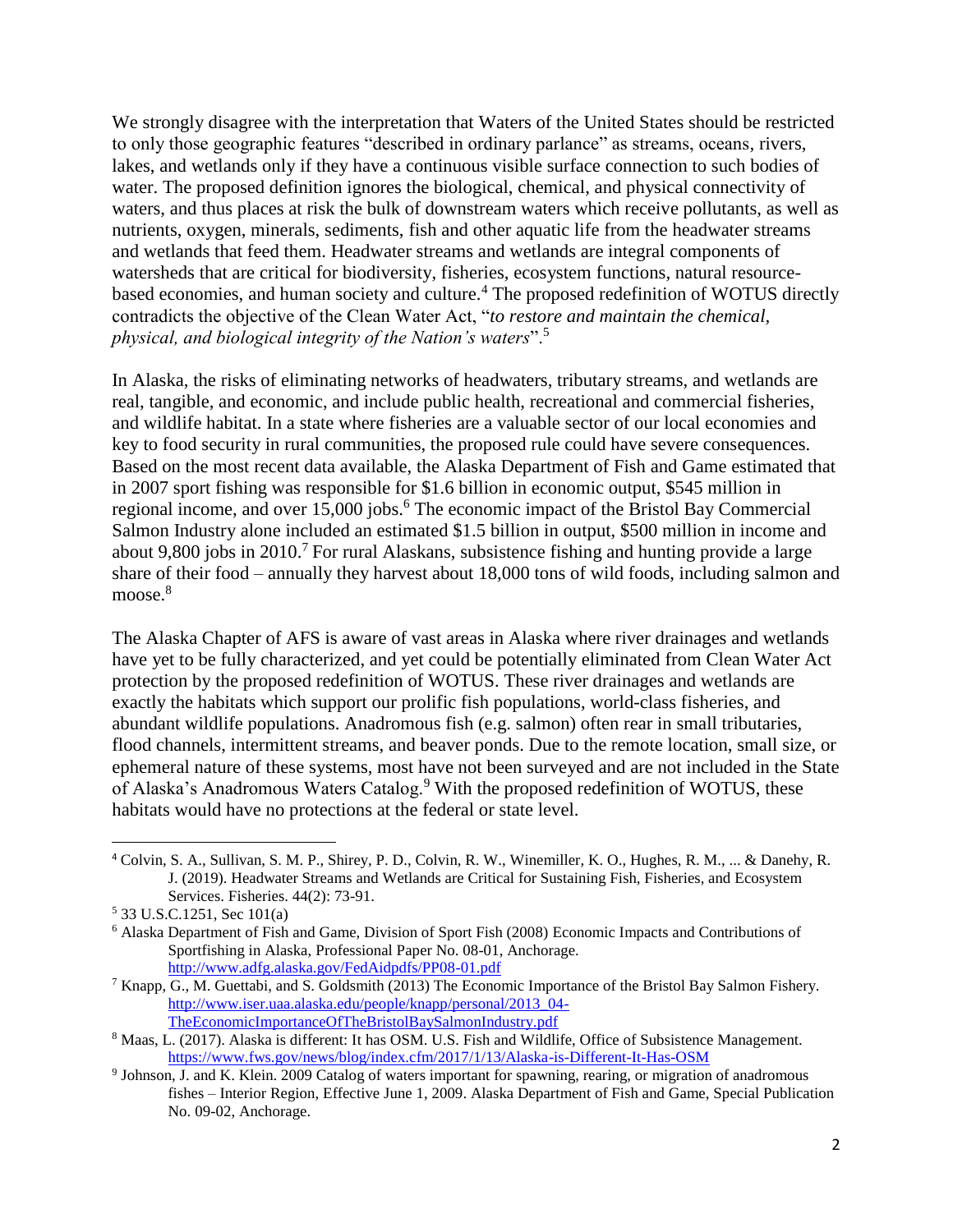We submit specific comments, below, concerning the various classes of waters and wetlands in Alaska that would be subject to and impacted by the revised definitions.

**Section III, part D. Tributaries** (p. 4173-4179). The proposed definitions would be especially damaging in Alaska as Clean Water Rule protections could be removed from many small headwater stream networks in our vast watersheds which have yet to be fully explored and characterized. The hydrologic, chemical, and biological characteristics of hundreds or thousands of headwater streams may be as yet unknown, but we do know these hydrologic networks are subject to constant change due to geological and atmospheric forces, including human-induced climate change. <sup>10</sup> For example, glacial recession and permafrost thawing alter drainage patterns and stream flows.<sup>11</sup> Surface waters may recede or disappear with deeper thawing although these streams still maintain subsurface flow and connections to the larger stream network.<sup>12</sup> Likewise, streams in Alaska change course frequently as a result of sudden geological forces such as landslides and volcanic eruptions. Attempting to impose arbitrary and static definitions of what is considered a tributary in this landscape, far from promoting clarity, will have far-reaching, harmful consequences for our fish and wildlife habitat, water supplies, and natural buffering systems. Defining and excluding so-called "ephemeral" streams as streams without obvious, visible surface flow for several months each year could imperil countless streams in Alaska which are frozen for many months each year, which flow through highly porous substrate (e.g. karst), or are deeply embedded in tundra vegetation. The changing landscapes of Alaska starkly illustrate the risk of unintended consequences in trying to impose arbitrary and simplistic definitions on natural systems which we don't yet fully understand.

As a further example in Alaska, research conducted over the past 15 years by the Kachemak Bay National Estuarine Research Reserve (KBNERR) has started to reveal how and why these headwaters are extremely productive.

"Headwater streams are the uppermost branches of watersheds, and although their small size may make them appear to be inconsequential, they are actually extremely important as rearing habitats for juvenile salmon in the Kenai Lowlands of south central Alaska. In fact, we have discovered that these headwaters are home to thousands of paper-clip sized juvenile salmon. … Our research has shown that it is the abundant alder patches, peatlands and groundwater flows in the surrounding landscape that makes these headwater streams such good habitat, able to support abundant salmonid populations. These young salmon spend multiple years in the headwaters before migrating out to sea to become adults, where they are an important part of the ecosystem, and provide key economic and food resources to the

 $\overline{\phantom{a}}$ 

<sup>10</sup> Schoen, E.R., M.S. Wipfli, E.J. Trammell, D.J. Rinella, A.L. Floyd, J. Grunblatt, M.D. McCarthy, B.E. Meyer, J.M. Morton, J.E. Powell, A. Prakash, M.N. Reimer, S.L. Stuefer, H. Toniolo, B.M. Wells and F.D.W. Witmer. (2017) Future of Pacific Salmon in the Face of Environmental Change: Lessons from One of the World's Remaining Productive Salmon Regions, Fisheries. 42:10, 538-553. DOI:10.1080/03632415.2017.1374251.<http://dx.doi.org/10.1080/03632415.2017.1374251>

 $11$  Box, J. E., et al. (2019) Key indicators of Arctic climate change: 1971–2017. Environ. Res. Lett. 14 045010, <https://doi.org/10.1088/1748-9326/aafc1b>

<sup>&</sup>lt;sup>12</sup> Prowse, T. D., F. J. Wrona, J. D. Reist, J. J Gibson, J. E. Hobbie, L. M. J Lévesque and W. F. Vincent. (2006) Climate change effects on hydroecology of Arctic freshwater ecosystems. Ambio 7:347–358.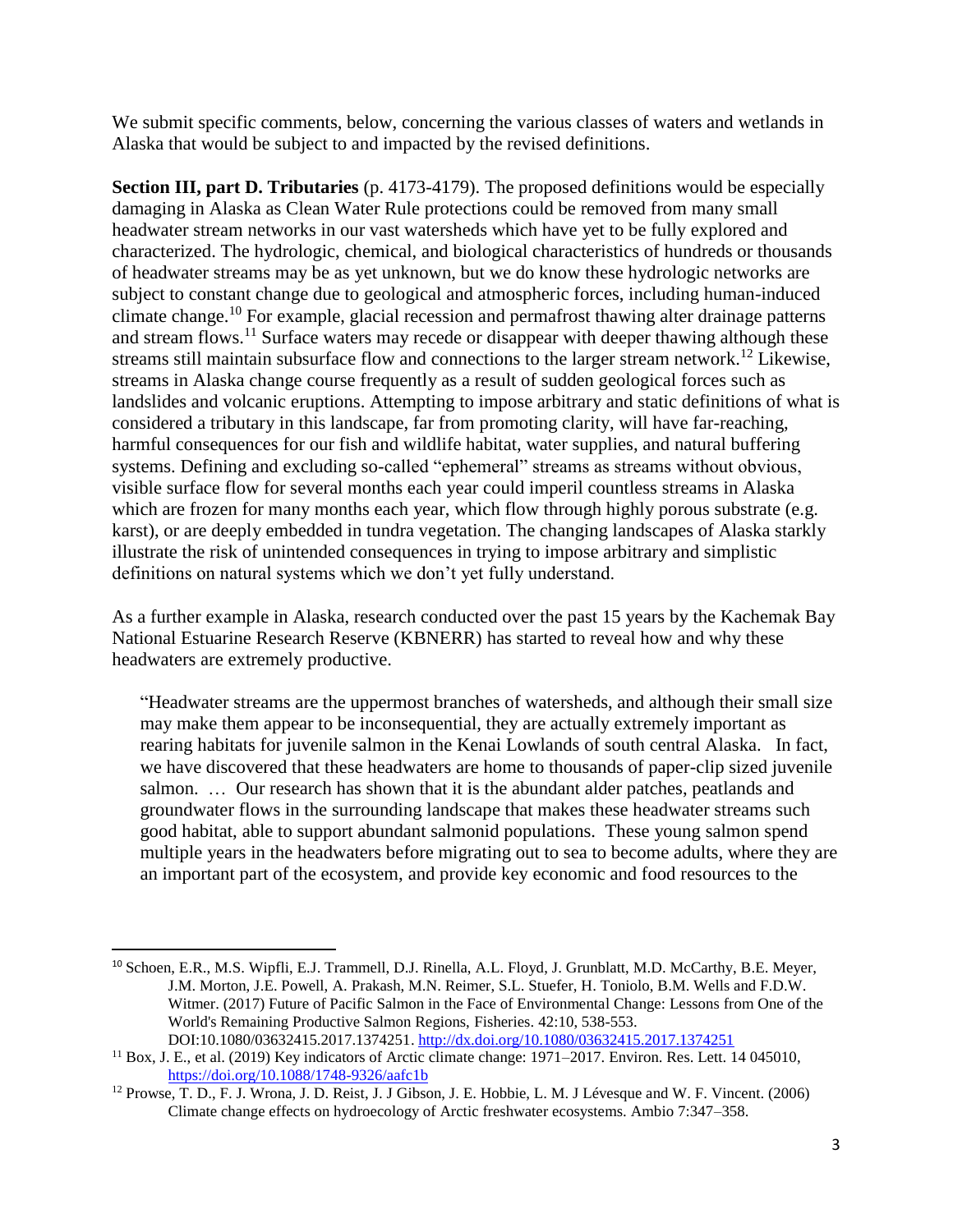people of Alaska. Not only are these headwaters vital to the health of salmon populations, they should also be considered integral to the health of downstream waters.<sup> $13$ </sup>

**Section III, part F. Lakes and Ponds** (p. 4182-4184). In Alaska, vast areas of the landmass, particularly the tundra areas of Western and Northern Alaska, are covered by lakes and ponds which could potentially be excluded in the proposed rule. Huge productive populations of salmon, freshwater fish, and migratory waterfowl depend upon these aquatic habitats for breeding, overwintering, feeding, and resting, and they in turn have supported human populations "since time immemorial." Alaska Native and other residents of tundra, riverine, and coastal wetland communities still to this day depend upon the fish and wildlife resources for food and trade in areas where shipping, imported food, and fuel costs are prohibitive. We submit that residents of these communities could educate the federal entities regarding the functional definitions of lakes, ponds, and wetlands in these areas, their connection to larger waterways, and their critical importance to drinking water supplies, community infrastructure, and subsistence resources. Some of the largest and best-known tundra and wetland areas of Alaska include the Yukon Flats (part of which is a National Wildlife Refuge), the delta areas of the Yukon and Kuskokwim Rivers (again, parts of which are in the Yukon Delta National Wildlife Refuge), and the Bristol Bay watershed. Like other ecosystems across Alaska, lakes and ponds within these wetland ecosystems are subject to rapid change and fluctuation due to the dynamic nature of the larger rivers to which they are connected, to natural agents such as beavers, and to climate change. We strenuously object to the exclusion of lakes and ponds across vast ecosystems by the imposition of arbitrary definitions or limits on factors such as size, distance, seasonal duration, or amount of water, without considering their connectivity to larger aquatic systems.

**Section III, part G. Wetlands** (p. 4184-4190). The questions and issues posed in this section impose arbitrary, static definitions onto features which are, by their very nature, highly variable over time and space. Forcing a standard of "adjacency," i.e. including only wetlands that are physically adjacent to, or touching, a "primary water" such as a flowing river or stream constitutes a radical change in the definition of WOTUS and the protection of wetlands under the Clean Water Act. By isolating different parts of the watershed or ecosystem according to arbitrary or purely legal definitions, the proposed revision misses the functional importance of various components. Instead, the watershed must be considered in aggregate, and the contribution of small, so-called "ephemeral" features may be large in proportion to their visibility or size. Small or apparently isolated wetland features often contribute more than expected to the chemical, biological, and hydrologic connectivity and function of a watershed. Even low or infrequent connectivity can be important to the ecosystem, for example, by providing protective buffering to downstream waters. Such features receive or hold waters, or go dry, at different times in a dynamic relationship with other parts of the hydrological system. They recycle nutrients, filter out pollutants, store water, and capture carbon, among other functions. In contrast, the stated intent of the proposed rule "to provide regulatory certainty through categorical treatment of adjacent wetlands rather than on the case by case application of Justice Kennedy's significant nexus test," demonstrates a fundamental lack of understanding of wetland function and value. Wetlands are arguably the most critical component of aquatic ecosystems and responsible for many if not most of the economic and other benefits that we

 $\overline{\phantom{a}}$ 

<sup>&</sup>lt;sup>13</sup> KBNERR Annotated headwater stream research review, 2019; published 11 peer-reviewed papers in scientific journals; see<https://accs.uaa.alaska.edu/kbnerr/publications/>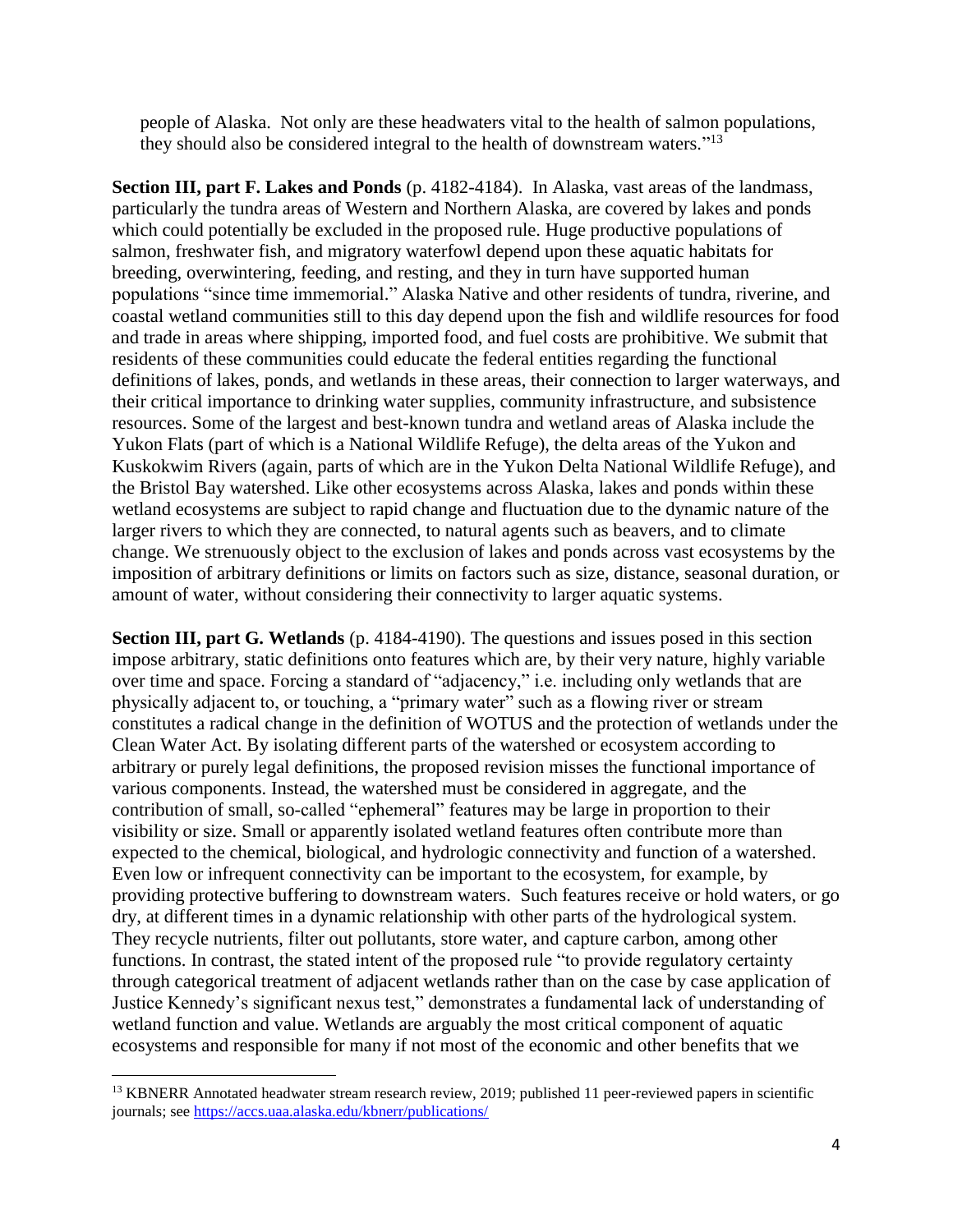receive from our Nation's waters. That is why the policy of "no net loss of wetlands" has been associated with the Clean Water Act for the past 30 years. The proposed rule fails to uphold standards, policies, and scientific principles integral to the Clean Water Act.

As noted in the section on lakes and ponds, the treatment of wetlands has profound implications for Alaska. Alaska has vast, highly productive wetland areas in our large river drainages, estuarine and river delta areas, coastal areas, glacial outwash plains, and in the Arctic. Not all of these wetland features "touch" or are visibly connected to primary waters, but all of them are in fact interconnected. Many of these are in areas underlain by permafrost, and are frozen most of the year. Climate change and permafrost thawing are causing dramatic changes to these areas. Requirements, as mentioned above, for distance limits, direct surface connection to flowing waters, amounts of water present compared to a "typical year," etc. have little real meaning in these areas. These unscientific changes to the definition of WOTUS could potentially – and unnecessarily -- exclude vast areas of productive wetlands which are in fact integral components of river networks and coastal ecosystems. Wetland losses in Alaska could devastate some of the nation and the world's most valuable fisheries (e.g. Bristol Bay).

**Section III, part H. Waters and features that are not Waters of the United States** (p. 4190- 4195). The exclusion of features such as "water-filled depressions created in upland incidental to mining or construction activity, and pits excavated in upland for the purpose of obtaining fill, sand, or gravel" (p.4190) imperils our waters by ignoring the potential for such features to release toxic materials into watersheds. Overflows during heavy rain or snowmelt, geological forces, and seeping or leaching of material into groundwater are some obvious mechanisms whereby artificial features can release contaminants into other waters.

Toxic releases from manmade features are a high risk in Alaska, where many locations are subject to earthquakes, landslides, permafrost and permafrost thawing, and erratic rain and snowfall patterns due to climate change. With recent tailings dam failures in British Columbia which resulted in toxic releases to transboundary, salmon-bearing rivers, Alaskans are keenly aware of the risks to our fisheries resources. In addition to high-profile projects like the proposed Pebble Mine and Donlin Gold Mine, many other much smaller manmade features also place our productive, clean waters and healthy fisheries at risk and need to remain as Waters of the U.S. in order to properly monitor and manage them.

The dynamic and interconnected nature of water and wetland features of all types must be recognized in order to fulfill the Clean Water Act mandate, "*to restore and maintain the chemical, physical, and biological integrity of the Nation's waters,*" in the rapidly changing environment of Alaska. The following statement from a U.S. Geological Survey presentation illustrates the challenge.

"Arctic environments are in a state of rapid change due to warming temperatures, with ongoing and likely future impacts to water resources and ecosystems. Permafrost thaw, vegetation growth, and increasing frequency of wildfires are impacting the availability of water and the partitioning of water between surface and groundwater reservoirs. Warming and thaw of permafrost are also changing the availability and transport of nutrients and contaminants to downstream ecosystems. These changes have direct implications for